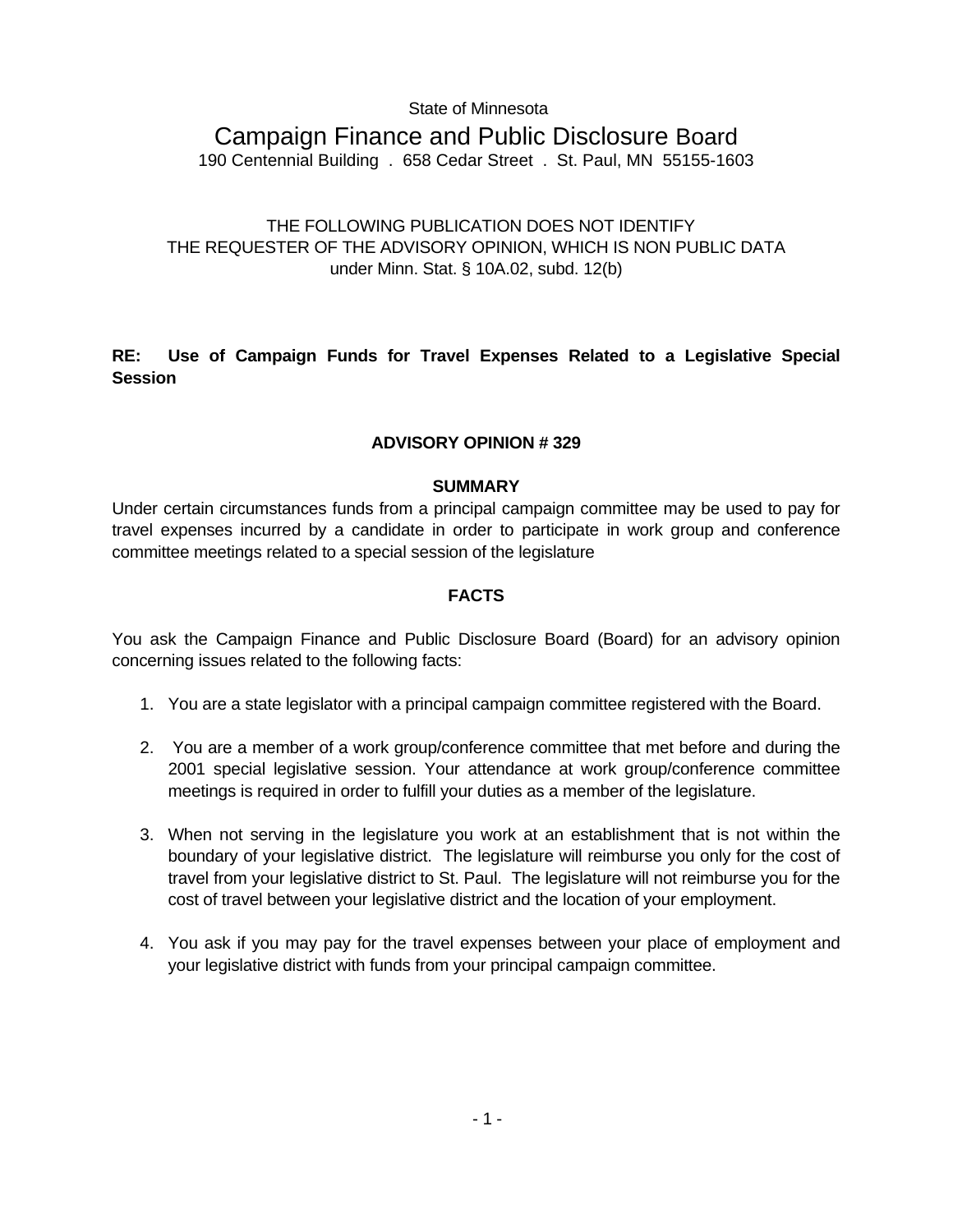#### ISSUE ONE

May the described travel expenses be paid for with funds from the principal campaign committee of the elected official?

#### OPINION

Yes, the cost of travel for a legislator in order to carry out official duties such as those described in the facts of this opinion is a cost of serving in office. Minn. Stat. **10A.01,** subd. 26, **(9),** provides that "payment by a principal campaign committee of the candidate's expenses for sewing in public office, other than for personal uses;" is a noncampaign disbursement. Noncampaign disbursements may be paid with funds from a candidate's principal campaign committee.

The costs you describe are directly related to your service as an elected official. You would not incur these costs if you were not a member of the legislature; therefore the cost of travel is not for personal use. The timing of a legislative special session is by its nature unpredictable, it would not be reasonable in this set of circumstances to expect a legislator to schedule work commitments in anticipation of a special session, and in some way circumvent the conflict between sewing in the legislature and your personal career. The Board views these travel expenses as an unavoidable and necessary cost of your serving in office. The principal campaign committee should report the travel costs to the Board as noncampaign disbursements.

Issued: **?dY- O/** 

Shirley Chase, Chair Campaign Finance and Public Disclosure Board